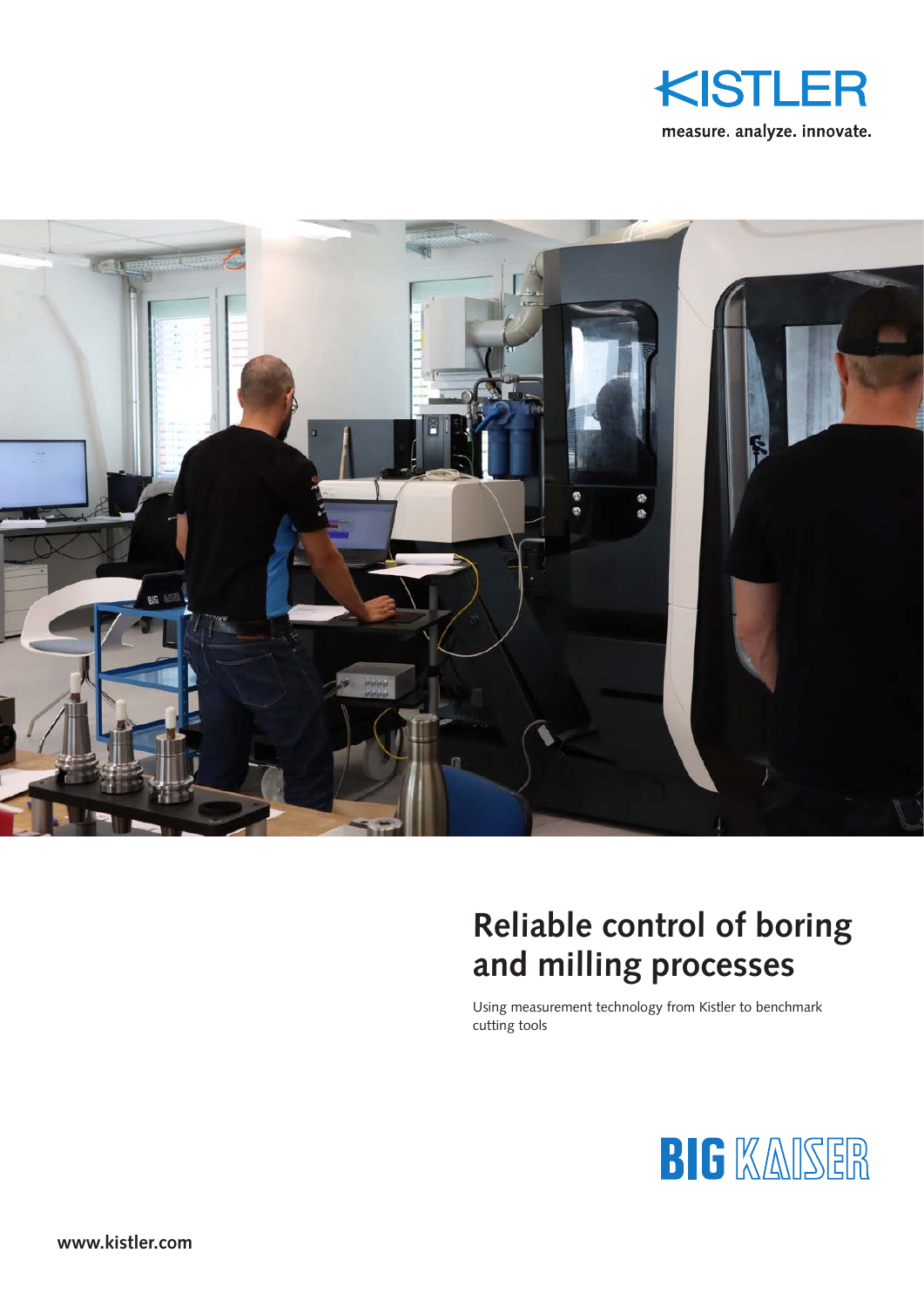

BIG KAISER uses a multicomponent dynamometer from Kistler to carry out objective comparison tests on cutting tools.



Detailed top view of the 9119AA dynamometer from Kistler, which precisely measures forces and moments in all three spatial directions.

**To perform objective comparison tests on tool holders, BIG KAISER uses a measuring chain from Kistler – comprising a dynamometer, laboratory charge amplifier and analysis software – for cutting force measurements. As well as providing support for ongoing product development, the results generate extra impetus for the sales and customer advisory teams.**

BIG KAISER is a Swiss company that has achieved worldwide renown thanks to its high-performance precision tools. Founded back in 1948, Big Kaiser Precision Tooling Ltd. now offers a portfolio that includes boring, milling and turning tools as well as tool holders – products that are a byword for high precision and stability in the metal machining industry. 170 employees in Switzerland, Germany and the USA ensure that the company's products and systems meet the very highest standards.

They are used in high-tech sectors such as watch manufacturing, automobile production and aircraft construction, and also in the medtech sector. The production facility with its 120-strong workforce is located in Rümlang near Zurich. BIG KAISER is also a member of the global BIG DAISHOWA Group, headquartered in Osaka (Japan), which has 900 employees spread across the world.

#### **Software-assisted evaluation of performance comparisons**

Marco Siragna has been Head of Product Management at BIG KAISER for the last two years. Together with two colleagues, he shares responsibility for a portfolio comprising a total of over 20,000 individual variants. Prior to this, he devoted five years to the development of special tools at BIG KAISER, so he is thoroughly familiar with the challenges that arise in this industry: "To give customers the best possible advice and supply them with optimal equipment, it's important to be able to assess and compare tools objectively. For years, we've been carrying out series of measurements here in house – because the manufacturers' information doesn't always match the truth. Our collaboration with Kistler has given us the opportunity to compare our results with additional measured values."

In the first stage of the benchmarking process, the BIG KAISER engineers focused on tool holders – or to be more precise, the product categories of collet chucks, milling chucks and hydraulic chucks. The measurement technology from Kistler that was used: the 9119AA multicomponent dynamometer, the LabAmp laboratory charge amplifier, and the Dynoware analysis software. "This is the first time we've ever worked with external measurement technology. Thanks to simple handling and fast implementation, we were able to make a start on the benchmarking within one to two days," Siragna continues. "We had vigorous inhouse support with this from Denis Ruoff, our development engineer."

#### **Accurate and efficient measurements and comparisons**

Key parameters such as imbalance and runout accuracy were measured and compared for each tool holder, together with characteristics encountered during machining such as chip quality and noise emissions. "In three out of four categories, our products came out best – and that's a very welcome endorsement of our work, of course. We were able to contrast previous comparative methods with the new measured values, and we were also able to determine how far each product meets specific requirements," Siragna notes.

In all the tests, a carbide boring tool was used on quenched and tempered steel (C45E); with a boring depth of 12 mm, the lateral stepover was gradually increased from 0.5 mm at the start to 6 mm. The tests showed that tool holders from BIG KAISER – especially in the collet chuck and hydraulic chuck categories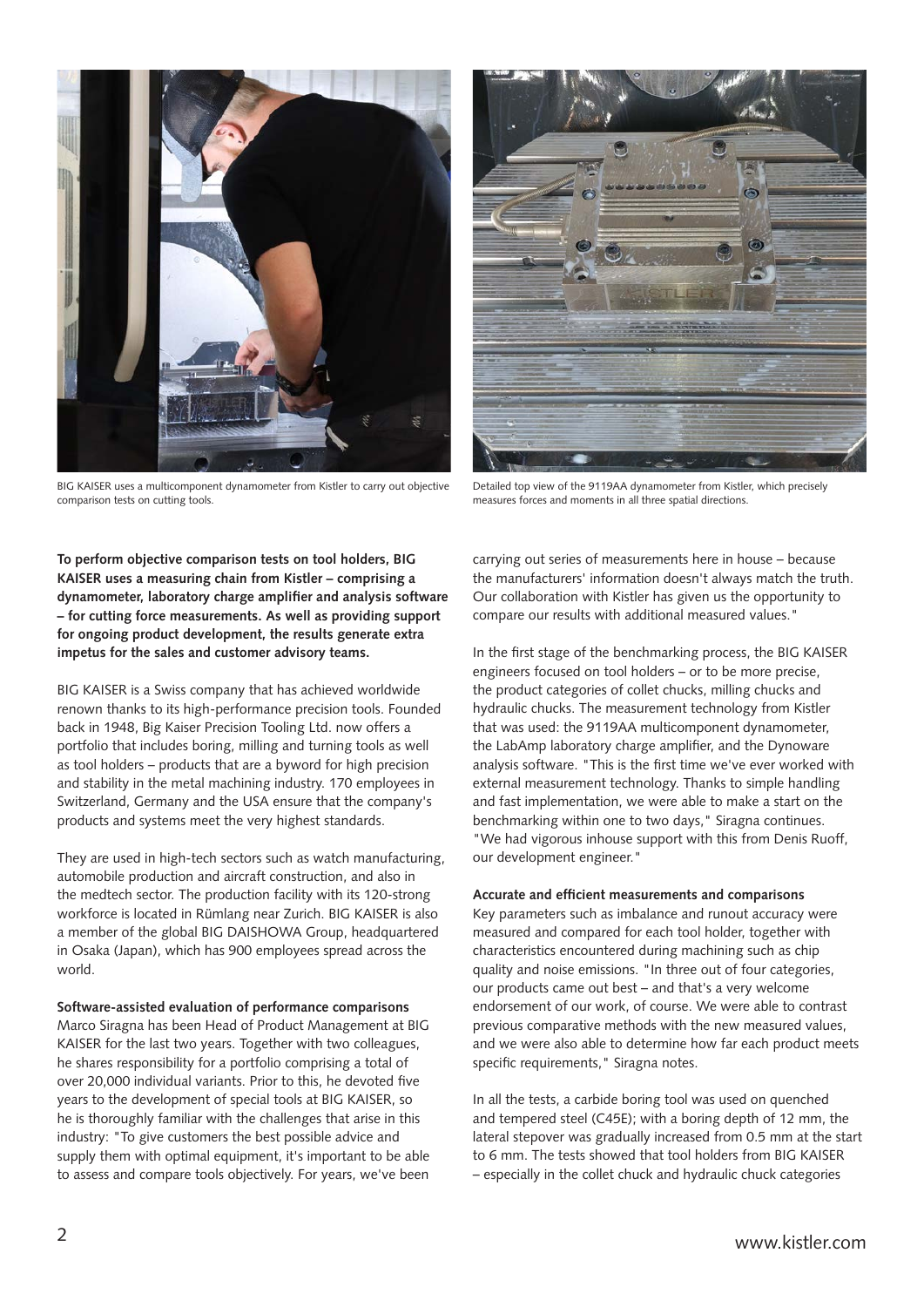– are best able to withstand the gradual increase in the stepover: although more vibrations occur, they remain constant and within the acceptable range. Some examples are shown in Figure 2.

"The software from Kistler is very good – it can actually do much more than we need for our purposes," Siragna points out. "The results far exceeded our expectations, and we were able to obtain them efficiently. The real challenge here was to classify the measurement results correctly: how do you deduce an accurate statement from so many colored curves? Reinhard Bosshard of Kistler gave us outstanding support with this. He was able to draw on his experience with Dynoware to guide and assist us."

What is the advantage of cutting force measurement as a way of evaluating the performance of cutting tools? Cutting force

"This is the first time we've ever worked with external measurement technology. Thanks to simple handling and fast implementation, we were able to make a start on the benchmarking within one to two days." Marco Siragna, Head of Product Management at BIG KAISER

represents many combinations of tool and material in direct relation to a tool's life expectancy. By evaluating the force curves and trends, tool lifetime tests can yield conclusions about the wear mechanisms responsible for stress on the tool – and this provides the basis for developing appropriate improvement measures. Stability is also directly related to cutting force. This means that an influence on stability can be deduced from the dynamics of the forces, before any visible effects occur. Interesting insights into the process also become possible: for instance, the cutting force measurement shows at a glance whether the cutting point – the point in time when the tool penetrates the material – causes high force deflections.

### **Measurement data encourages sales and optimizes development** At BIG KAISER, the results of the comparative performance tests with measurement technology from Kistler can also be put to use for development work: "On the one hand, we have a much more accurate picture of our good points as compared to the competition, and we have a better idea of our weaknesses. That makes it possible to target our development work more



Measurement technology from Kistler was used to compare four hydraulic chucks from BIG KAISER, among other products.

precisely," Siragna explains. "And on the other hand, we get arguments that our sales force can use, and we can tell the customer precisely what we view as possible or impossible. Or, for example, we can advise customers to invest in an expensive tool so as to achieve better results in the long term and cut their costs."

Which other trends are shaping the industry? Siragna sums up the outlook: "In general, more and more sensor technology is being integrated directly into tools. As well as condition monitoring, there is a very definite trend towards networking all the systems and components in a production environment. This means that customers will increasingly be asking for tool data, which we can make available to them in a variety of formats. Industry 4.0 is a major focus and a key innovation driver for BIG KAISER. However, we don't simply latch onto every digitalization trend without a moment's thought. On the contrary: we examine exactly what we can implement, and how, and we ask what added value it will yield for the customer – in areas such as direct measurement systems or wireless control and monitoring systems, where a lot is happening at present."

## Cutting force measurement and test data acquisition made easy



www.kistler.com

Dynoware from Kistler is comprehensive software to acquire and evaluate measurement data from force sensors and dynamometers:

- Simple operation and visualization of measurement signals in real time
- Simultaneous recording of all force and torque signals from a measurement system
- Comprehensive signal evaluation and calculation functions
- Configuration and control of all cutting force measurement systems from Kistler